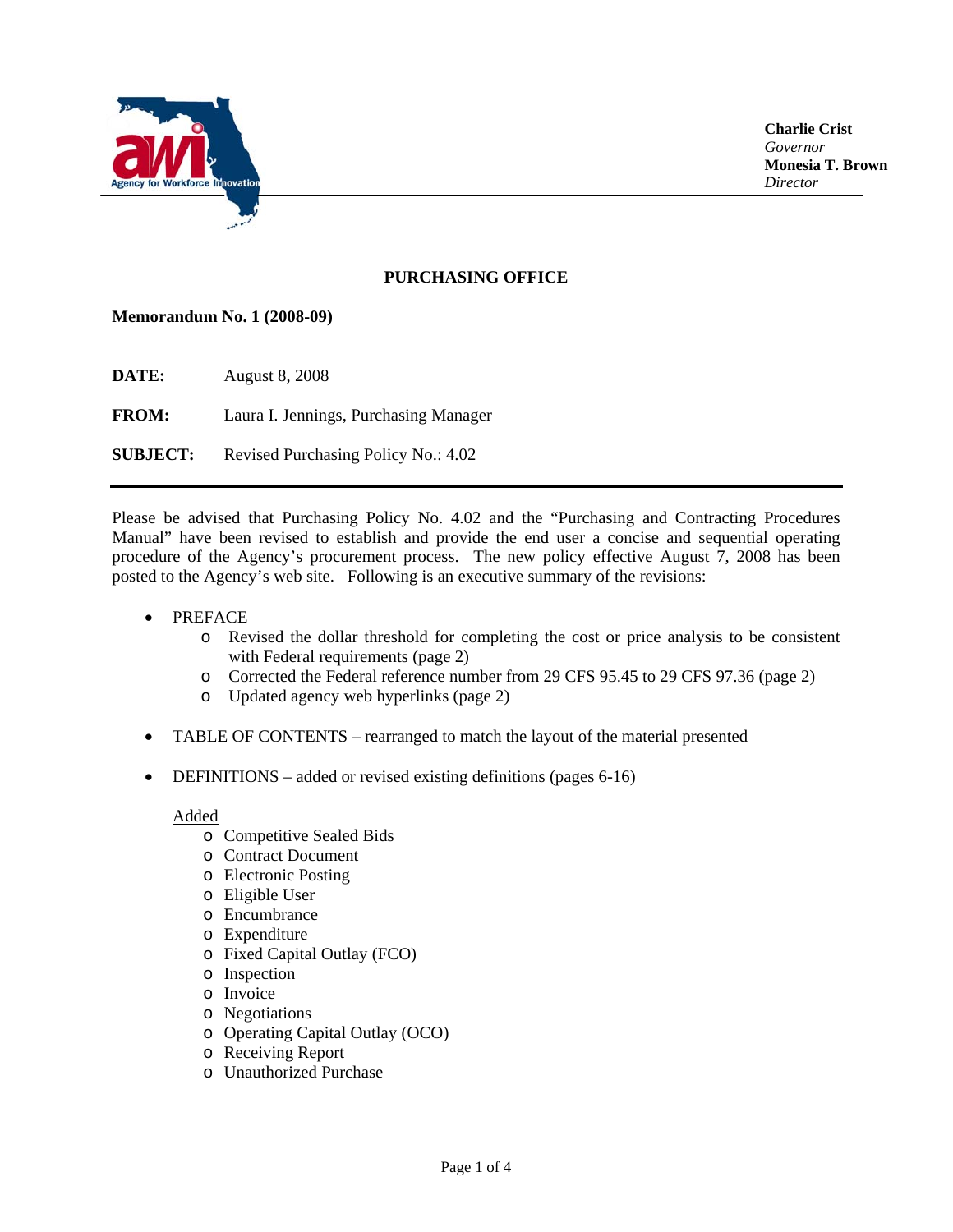## Revised

- o Bidder
- o Blanket/Term Direct Order
- o Commodity
- o Contract Close Out
- o Direct Order
- o Discretionary Purchase
- o Florida Council on Efficient Government f/k/a Governor's Center for Efficient Government
- o Negotiation Team
- o Purchase Order
- o Schedule of Events
- o Sub-recipient

#### Deleted

o Gate Management Process

## • SECTION ONE – PURCHASING

#### I. General

- o Section A added a general narrative statement for the purpose of the manual (page 17)
- o Section B added a statement to contact the Office of the General Counsel if there are any questions about applicable laws (page 17)
- o Section C merged the Purchasing and Program Area responsibilities with the Principles of Procurement (pages 17-21)
- o Section D added a statement to contact the Office of the General Counsel if there are any questions regarding the application of ethical standards (page 23)

## II. Purchasing System Controls

- o Section A added section that addresses Procurement Documents (page 24)
- o Section B added section that addresses Fixed Capital Outlay (page 24)
- $\circ$  Section C added section that addresses Operating Capital Outlay (page 24)
- o Section D added section that addresses Nonconforming Request for Purchase Orders (page 25)
- $\circ$  Section E added section that addresses Personal Preference (page 25)
- Section  $F -$  added section that addresses Vendor Relations and Selection (page 25)
- o Section G added section that addresses Exempt Administrative Purchases (page 25)
- o Section F added section that addresses Federal Approvals (page 26)
- o Section I added Federal calendar dates for fiscal year ending/beginning, purchase requisition deadlines (page 27)

#### III. Procurement Instruments

- o Section B added requirements for attaching supporting documentation and instructions for processing MFMP purchasing requisitions (page 31)
- o Deleted MyFloridaMarketPlace Transaction Fee/Exemption rule information that pertained to Vendors only

#### IV. Types of Procurement

Section  $A$  – increased the required number of quotes on informal purchases with a dollar value between \$15,000 and \$24,999.99; from two to three (page 34)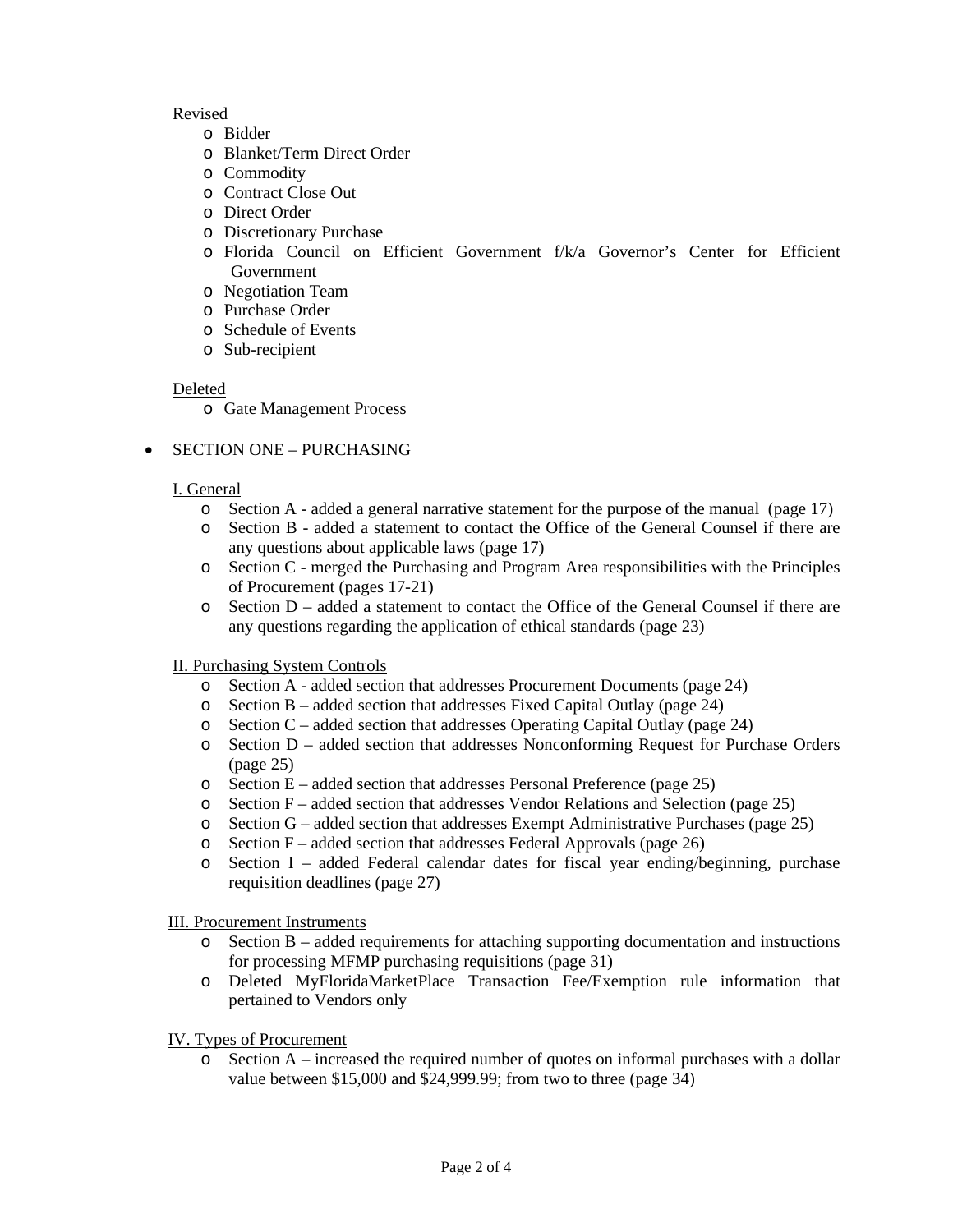- o Section A added the requirement that at least one quote should be from a CMBE Vendor (page 34)
- $\circ$  Section B revised the order of sequence of the single source thresholds (pages 35-36)
- o Section B STC Request for Quotes, added the option to issue a purchase (DO) order instead of a two-party contract for contractual services purchased off state term contracts  $(\text{page }40)$
- o Section B defined the Purchasing Office and Program Area responsibilities when obtaining Request for Quotes off state term contracts (page 41)
- o Section B corrected the dollar threshold for GSA procurements from \$125,000 to \$150,000 (page 43)
- o Section C expanded on the type and characteristics of acquisitions solicited under an ITB and RFP (pages 45-46)
- $\circ$  Section C added the requirement that it is the Program Areas responsibility for providing a written justification (i.e., interoffice memorandum or email) for selecting the method of competitive solicitation (page 46)

#### V. Procurement Matrix (no changes)

## VI. Solicitation Documents

- Corrected the version date of the PUR1000 and PUR1001 (page 47)
- o Section D revised the Agency's ITB, RFP, ITN and RFQ procurement review and approval process to match the current delegation of authority (page 56)
- $\circ$  Section E added the World Trade Organization language that states to the extent possible the agency will advertise for at least 40 days on purchase thresholds that exceed \$477,000 when possible (page 57)
- o Section G added section on Technical Questions and Answers (page 58)
- o Section L added instructions on how to proceed upon receipt of a Notice of Intent to Protest (pages 59-60)
- $\circ$  Section M described the ITB, RFP and ITN award methodology (page 60)
- $\circ$  Section M ITN award: added instructions that the contract file must contain the Negotiation Teams recommendation approved by the agency hear or their designee that explains the basis for vendor selection with an explanation that provides the best value to the State (page 60)

#### VII. Receipt and Inspection of Goods

 $\circ$  Section A – added section that addresses MFMP Receiving Reports (page 61)

#### VIII. Equity in Contracting (no changes)

- IX. Fraud Procedures
	- o Added Fraud Procedures (pages 66-68)
- X. Specific Procurement
	- o Section B expanded on DFS requirements for Prepayment and Advance Payment criteria (page 71)
	- o Section B added Go Green Meeting Room language in accordance with EO 07-126 and instructions for routing hotel agreements through the contract review process (pages 78-79)
- SECTION TWO CONTRACTS
	- I. Contract Development added Development to the section title (page 80)